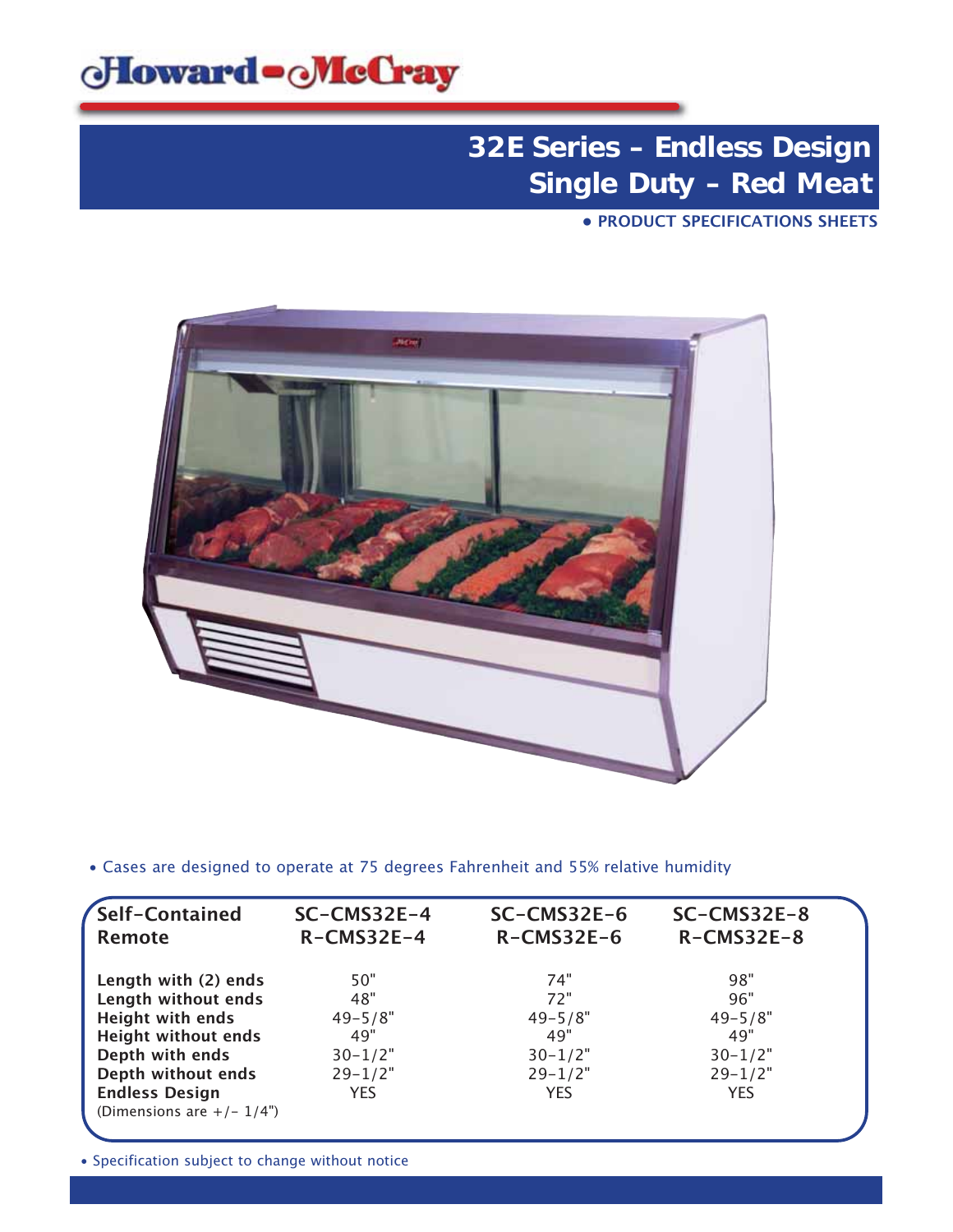## **Standard Specifications and Optional Features**

| <b>CONSTRUCTION</b><br>UL Classified to ANSI/NSF 7<br>Foamed in place CFC free foam<br>Triple pane insulated front glass-28"H<br>Heavy gauge steel super structure<br>Single duty display<br>Endless design allows for continuous line up<br>Drain is included for cleaning | <b>FINISHES</b><br>Satin finish extrusion on doors and door tracks<br>Designer white exterior front and ends<br>Stainless steel mirror trim<br>Stainless steel heavy gauge top - 20" W<br>Rear of unit is stainless steel brush finish at top<br>Bottom rear is designer white aluminum                                                                                                                        |
|-----------------------------------------------------------------------------------------------------------------------------------------------------------------------------------------------------------------------------------------------------------------------------|----------------------------------------------------------------------------------------------------------------------------------------------------------------------------------------------------------------------------------------------------------------------------------------------------------------------------------------------------------------------------------------------------------------|
| <b>INTERIOR</b><br>Designer white ends<br>White aluminum floor-main deck area<br>Epoxy coated main deck shelves<br>Air insulated baffle (prevents moisture from<br>dripping into display area)                                                                              | <b>REFRIGERATION</b><br>Copevap system (eliminates need for<br>condensate pan)<br>R134a expansion valve system<br>Gravity coil located at inside top of unit<br>Humidity coil located at main deck (provides extra<br>humidity)<br>Self contained system<br>Automatic defrost controlled by time clock-(self<br>contained units only)<br>Pressure control maintains constant temperatures<br>Remotes available |
| <b>EXTERIOR</b><br>Double pane rear removable doors<br>Newly designed rear compression door jamb<br>Removable front grille allows for cleaning<br>Removable rear grille for easy servicing<br>1" removable end panels                                                       | <b>LIGHTING</b><br>2 Row of T12 lighting at top of unit                                                                                                                                                                                                                                                                                                                                                        |
| <b>ELECTRICAL REQUIREMENTS</b><br>115V/60Hz/1Ph<br>Unit must be hard wired<br>UL/CUL listed<br>115V-12AMP general purpose receptacle (wired<br>separately)                                                                                                                  | <b>Important Note: All refrigerated cases are</b><br>designed to operate in an environment of<br>75 degrees and 55% relative humidity.<br><b>Important Note: Product must be cooled</b><br>before being displayed within the case.                                                                                                                                                                             |

### OPTIONAL FEATURES

| Stainless steel, laminate, or paint | Door locks            |
|-------------------------------------|-----------------------|
| Mirrored doors                      | Pass thru front doors |
| Stainless steel mezzanine shelf     | Meat platters         |
| Front bumper 1" or 3"               | Red meat bulbs        |



*A Division of HMC Enterprises LLC • 2501 Grant Avenue • Philadelphia, PA 19114 USA*

*(215) 464-6800 • 1-800-344-8222 • Fax (215) 969-4890 • E-Mail: sales@howardmccray.com • www.howardmccray.com*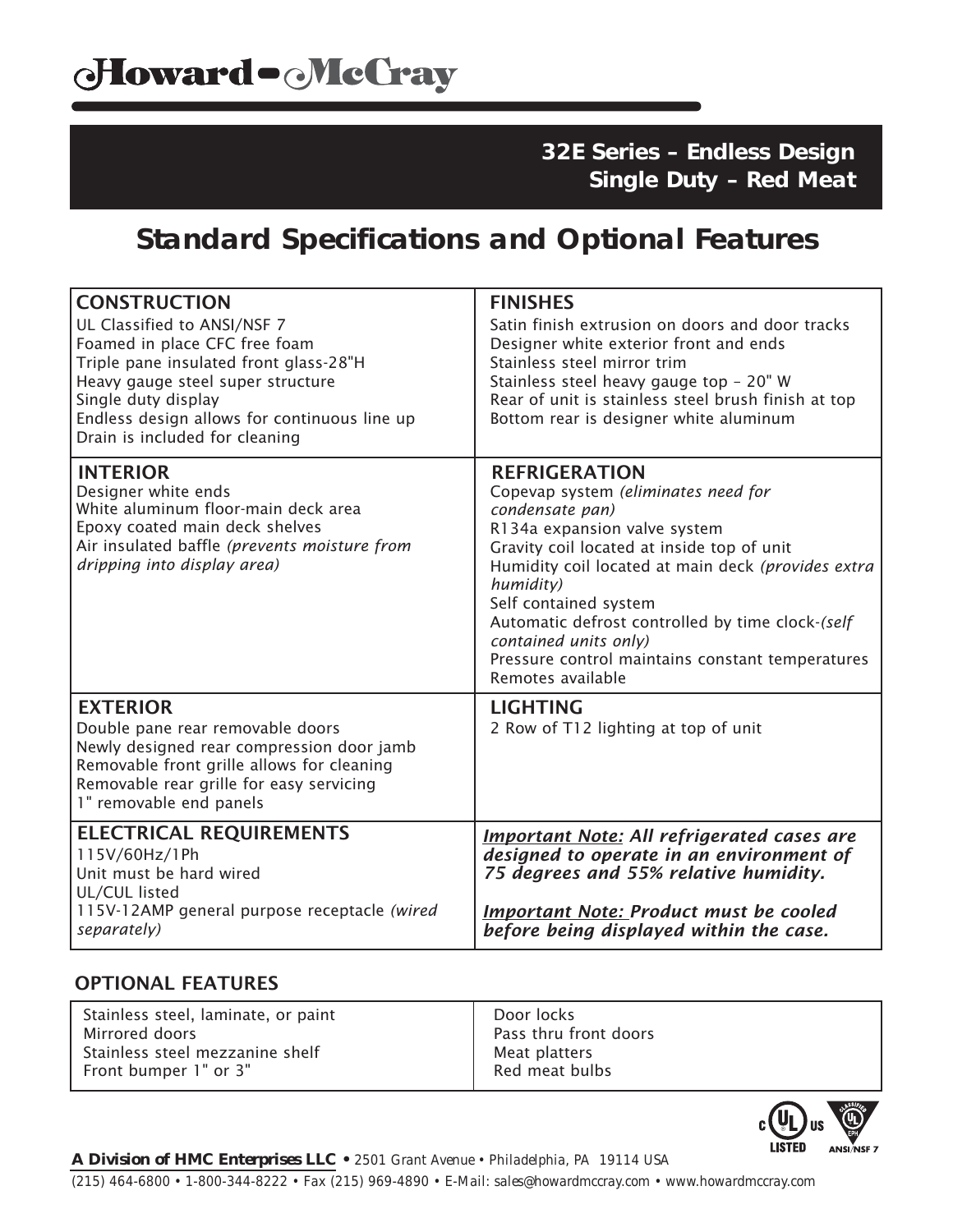### **Technical Data**

| Model #                                                                                                                                                                                                                                                                     | <b>Self contained</b>                                                   | SC-CMS32E-4                                                                                                                                                                        | SC-CMS32E-6                                                                                                                                             | SC-CMS32E-8                                                                                                                                                            |
|-----------------------------------------------------------------------------------------------------------------------------------------------------------------------------------------------------------------------------------------------------------------------------|-------------------------------------------------------------------------|------------------------------------------------------------------------------------------------------------------------------------------------------------------------------------|---------------------------------------------------------------------------------------------------------------------------------------------------------|------------------------------------------------------------------------------------------------------------------------------------------------------------------------|
|                                                                                                                                                                                                                                                                             | <b>Remote</b>                                                           | <b>R-CMS32E-4</b>                                                                                                                                                                  | <b>R-CMS32E-6</b>                                                                                                                                       | <b>R-CMS32E-8</b>                                                                                                                                                      |
| Length with (2) ends<br>Length without ends<br><b>Height with ends</b><br><b>Height without ends</b><br>Depth with ends<br>Depth without ends<br><b>Endless design</b><br>(Dimensions are $+/- 1/4$ ")                                                                      |                                                                         | 50"<br>48"<br>$49 - 5/8"$<br>49"<br>$30 - 1/2"$<br>29"<br><b>YES</b>                                                                                                               | 74"<br>72"<br>$49 - 5/8"$<br>49"<br>$30 - 1/2"$<br>29"<br><b>YES</b>                                                                                    | 98"<br>96"<br>$49 - 5/8"$<br>49"<br>$30 - 1/2"$<br>29"<br><b>YES</b>                                                                                                   |
| <b>Operating temperature</b><br>Refrigerant (expansion valve)<br><b>Compressor size HP</b><br>Pressure control settings @<br>75°F, 55%RH<br>Defrost per day (24 hours)                                                                                                      | Self contained<br>Self contained<br>CUT IN<br>CUT OUT 12<br>Air Defrost | 34°F to 36°F<br>R134a<br>1/4<br>30<br>1 per day                                                                                                                                    | 34°F to 36°F<br>R134a<br>1/3<br>30<br>12<br>1 per day                                                                                                   | 34°F to 36°F<br>R134a<br>1/2<br>30<br>12<br>1 per day                                                                                                                  |
| BTU's at +20°F Evap. Temp.<br><b>Voltage</b><br>Amperage<br>Amperage, lights only<br>Cord and plug                                                                                                                                                                          | Remote<br>Self contained<br>Remote                                      | 1400<br>115V<br>6.0A<br>0.8A<br>No                                                                                                                                                 | 2100<br>115V<br>9.1A<br>1.6A<br>No.                                                                                                                     | 2800<br>115V<br>11.2A<br>1.6A<br><b>No</b>                                                                                                                             |
| <b>Exterior color</b><br>Interior color<br>Inside end panels<br><b>Floors</b><br># of top doors<br>Door size<br># of coils<br><b>Bottom storage</b><br><b>Front glass</b><br># of main deck shelves<br>Main deck size<br>Cubic capacity ( $ft3$ )<br><b>Mezzanine Shelf</b> |                                                                         | White<br><b>Stainless</b><br>White<br>White<br>$\mathcal{P}$<br>20-1/2"X23-1/2"<br>$\overline{2}$<br><b>No</b><br>28"X46-11/16"<br>$\overline{2}$<br>23-5/8"X25"<br>23<br>Optional | White<br><b>Stainless</b><br>White<br>White<br>2<br>31"X23-1/2"<br>$\overline{2}$<br><b>No</b><br>28"X70-11/16"<br>3<br>23-5/8"X25"<br>34.5<br>Optional | White<br><b>Stainless</b><br>White<br>White<br>4<br>20-1/2"X23-1/2"<br>$\overline{2}$<br><b>No</b><br>28"X94-11/16"<br>$\overline{4}$<br>23-5/8"X25"<br>46<br>Optional |

#### SHIPPING INFORMATION

| <b>Height</b><br>Depth        |                          | . 55"<br>.44"       | 55"<br>44"            | 55"<br>.44"         |
|-------------------------------|--------------------------|---------------------|-----------------------|---------------------|
| Length<br><b>Gross weight</b> | Self contained<br>Remote | 61"<br>470#<br>430# | 87"<br>680#<br>630#   | 15"<br>910#<br>860# |
| Cubic feet                    |                          | 85ft <sup>3</sup>   | $122$ ft <sup>3</sup> | 161ft <sup>3</sup>  |

• Cases are designed to operate at 75 degrees Fahrenheit and 55% relative humidity

• Cases are equipped with drains; check your local building codes for connection requirements.

• Specification subject to change without notice

*A Division of HMC Enterprises LLC • 2501 Grant Avenue • Philadelphia, PA 19114 USA (215) 464-6800 • 1-800-344-8222 • Fax (215) 969-4890 • E-Mail: sales@howardmccray.com • www.howardmccray.com*